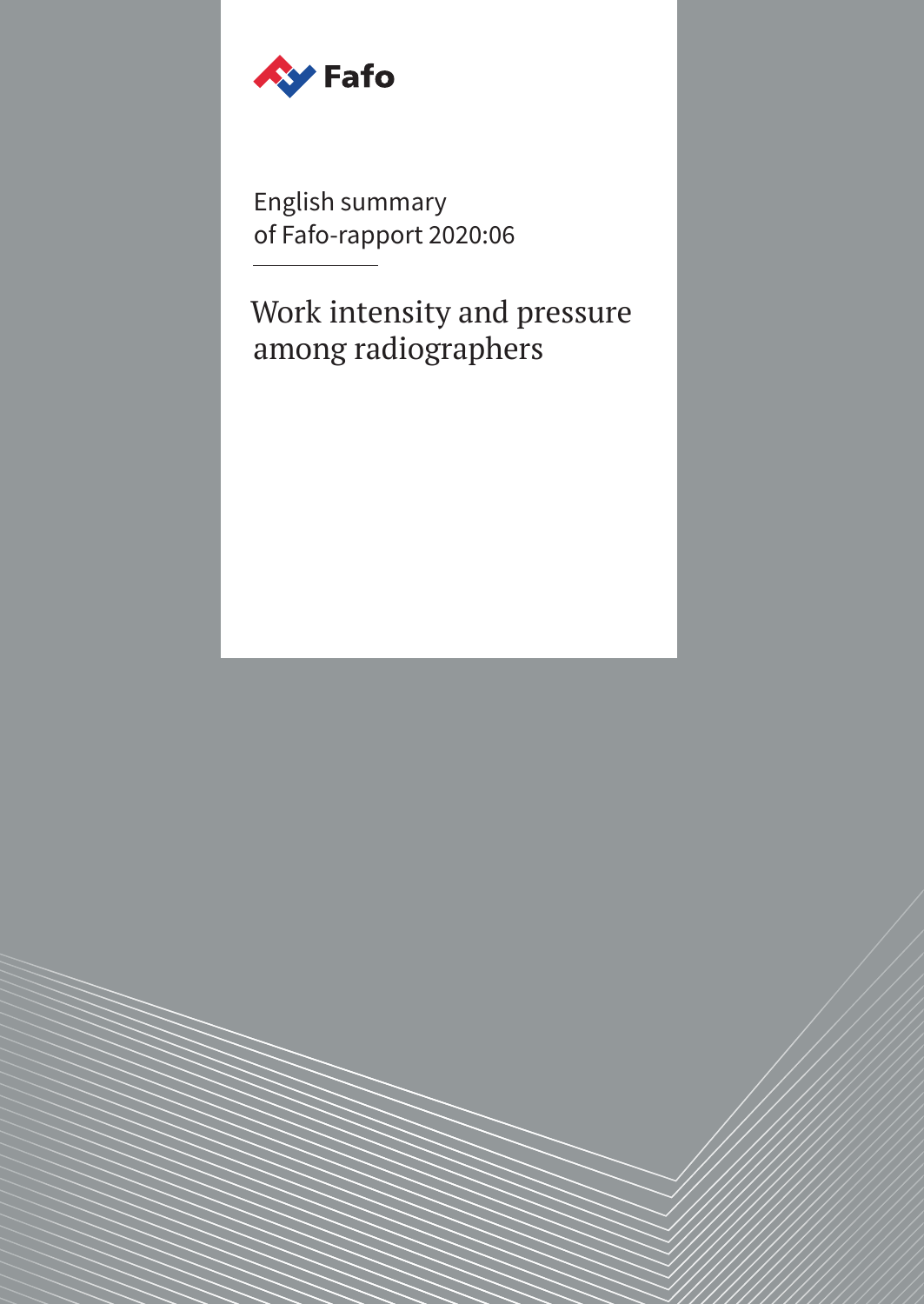# **Work intensity and pressure among radiographers**

The purpose of this report is to examine work intensity and pressure among radiog-raphers and whether these are perceived to have increased in recent years. The following research questions were formulated:

- What characterises radiographers' organisation of work and working hours?
- What are radiographers' perceptions of the intensity in their daily work? And how has this changed over time?
- How do various factors impact on radiographers' daily work and perceptions of work intensity and pressure?

We focus on three specific factors or trends that are assumed to impact on radiographers' experiences in their daily work: new technology, patient pathways for can-cer and other diagnoses, and changes in patient composition.

The empirical basis consists of the following: qualitative interviews with a total of 12 radiographers, 8 of whom are affiliated with two different health trusts/ hospitals and 4 are affiliated with private institutes/clinics; a survey of currently employed members of the Norwegian Society of Radiographers, with 1038 responses received (37% response rate); and collective wage agreements and special agreements from 24 health trusts/hospitals and private institutes/clinics over a period of about 10 years – a total of just over 200 documents.

This summary is based on the chapter summaries in the report.

# **Chapter 2 Theoretical framework and earlier research**

Chapter 2 provides a brief presentation of the theoretical framework for understand-ing work intensity and pressure. The main elements are as follows:

- A distinction can be made between two potential sources of time pressure that staff may experience: 'external time pressure' associated with working time arrangements and the length and positioning of the working day; and 'internal time pressure' associated with the content of the working day and a high work intensity. The main focus of this study is the qualitative aspects of the working hours and perceptions of 'internal time pressure'.
- Time pressure can be understood as a fast pace of work and a large workload. Work intensity will be largely based on subjective perceptions and can therefore be difficult to measure.

English summary of Fafo-rapport 2020:06 Work intensity and pressure among radiographers Mona Bråten and Sigurd M. Nordli Oppegaard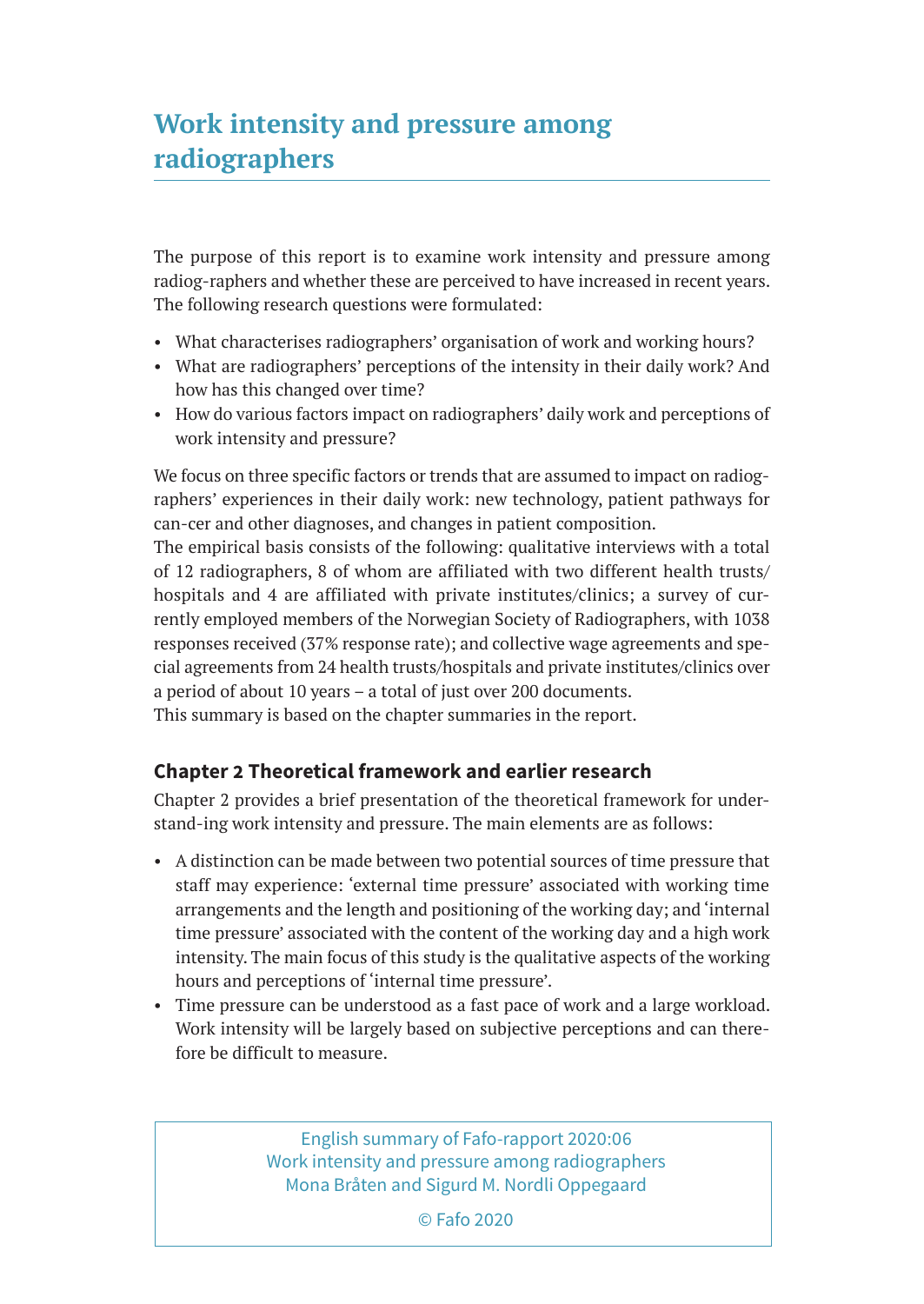• Earlier surveys of radiographers indicate that the level of negative stress as a result of a high work intensity is much higher among this occupational group than other groups.

## **Chapter 3 Organisation of work**

This chapter examines how the work is organised and the framework this creates for perceived work intensity. The main findings are as follows:

- In the survey, 92 per cent reported that they were employed in a permanent position. Eighty-four per cent work at a health trust and 11 per cent at a private clinic/institute.
- Working time arrangements: 59 per cent work shifts, while 32 per cent work the same hours every day, including flexi-time (day work).
- 56 per cent work overtime at least once a month.
- 36 per cent consider the department to be understaffed. This is more fre-quently indicated by radiographers in health trusts/hospitals than those from private clinics/institutes.
- Organisational and market framework conditions, with tenders and uncertainty, characterise private institutes. This may impact on radiographers' perceptions of work intensity and pressure in their daily work.

## **Chapter 4 How busy are the radiographers?**

In this chapter, we move on to the factors that form the core of radiographers' per-ceptions of work intensity, and the issue of how busy they are. The main findings are as follows:

- 67 per cent of radiographers indicated that they cannot, for the most part, determine their own pace of work. This applies to just 17 per cent of the labour force as a whole (LKU 2016).
- The working day is largely dictated by the patient appointment schedule set up in the various labs, and the individual radiographers have little say in this.
- 48 per cent of the radiographers indicated that they have to work at a fast pace either most of the time or all the time. This applies to 22 per cent of the labour force as a whole (LKU 2016).
- In response to the question of how often they feel they have too much to do, 71 per cent of radiographers indicated that this is often the case. The corresponding share among the labour force as a whole is 45 per cent.
- When asked if they have to skip lunch or work late because they have so much to do, the radiographers' responses are similar to the labour force as a whole. Just over 40 per cent indicated that this is often the case.

English summary of Fafo-rapport 2020:06 Work intensity and pressure among radiographers Mona Bråten and Sigurd M. Nordli Oppegaard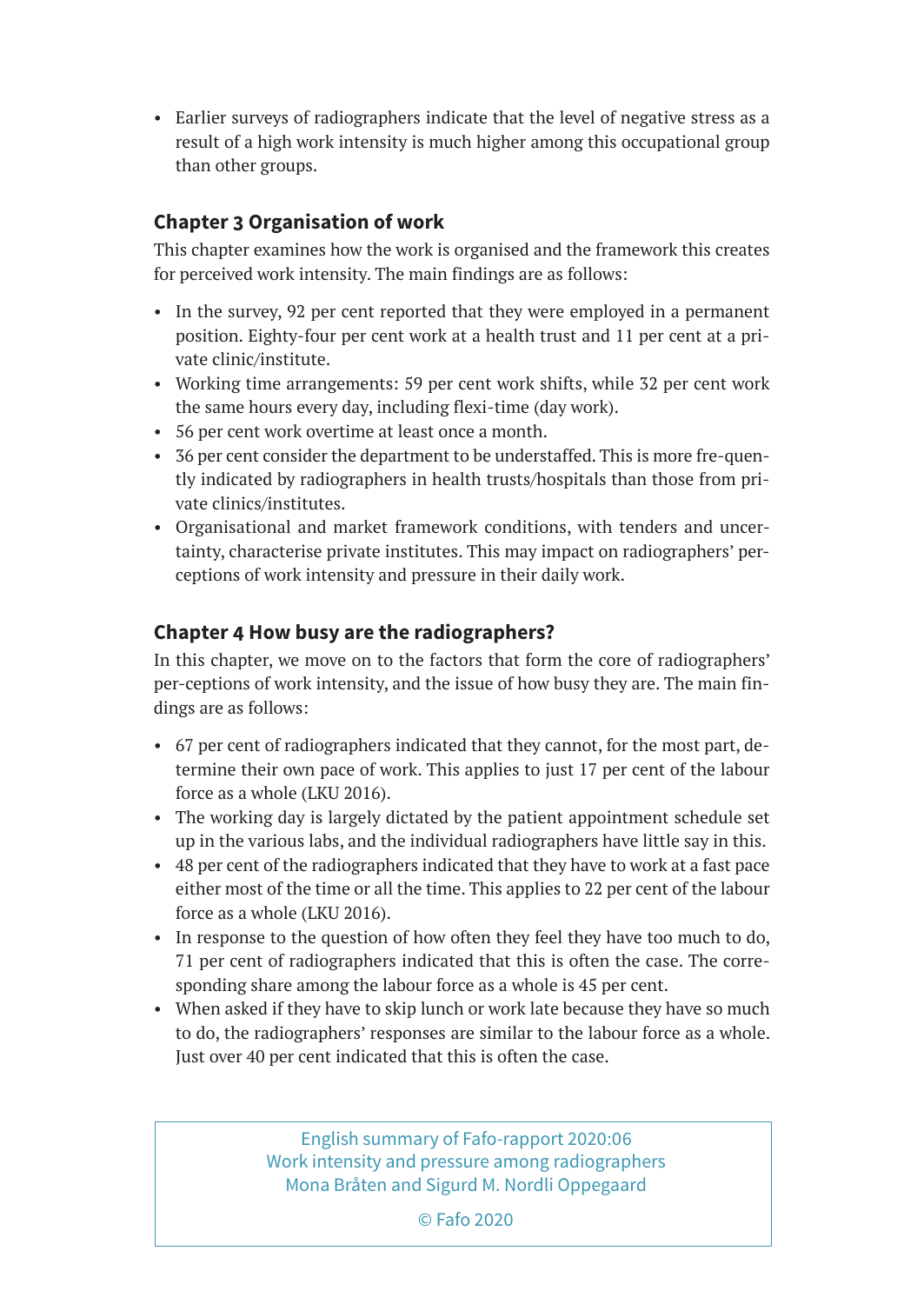- Broadly speaking, the radiographers believe that their busy working day, consisting of a full schedule and challenging tasks, does not compromise the quality of the services they provide. Nevertheless, one in three indicated that they do not have enough time to quality assure their own work.
- The survey shows some indications that radiographers in private clin-ics/institutes have a more intensive working day than radiographers in health trusts/ hospitals, in terms of autonomy, pace of work, workload and time to quality assure their own work. However, the number of private sector radiographers who responded to the survey is limited ( $N = 106$ ), and the find-ings must be interpreted with caution.

## **Chapter 5 Factors that impact on radiographers' work pressure**

This chapter takes a closer look at the impact of new technology, pathways for new patient groups and the increasing frequency of medical imaging. The findings are as follows:

- Radiographers are exposed to a great deal of new technology and actively use this in their daily work. Nearly nine out of ten indicated in the survey that they have had to learn about new technology or systems within the last three years.
- The new technology has streamlined radiographers' work operations, but also increased their workload – several describe how there almost seems to be an insatiable need for imaging.
- Cancer pathways are designed for patients with a range of cancer diagnoses, and they set out a defined and standardised course with clear responsibilities and deadlines. The deadlines in the pathways have the greatest direct impact on the radiographers' daily work. Sixty-five per cent indicated that the pathways make their working day more hectic. Fifty-four per cent stated that this has raised stress levels, and 46 per cent reported that the department does not have the capacity to carry out the required tasks within the specified deadlines.
- As a result of the pathways arrangement and the increase in cancer patients, the radiographers are experiencing a significant increase in both the number of patients and the number of images per patient (monitoring). Eight out of ten indicated that this has made their working day more hectic. Nearly six out of ten felt that the introduction of new patient groups means that they have insufficient capacity to perform the required tasks within the specified deadlines.

#### English summary of Fafo-rapport 2020:06 Work intensity and pressure among radiographers Mona Bråten and Sigurd M. Nordli Oppegaard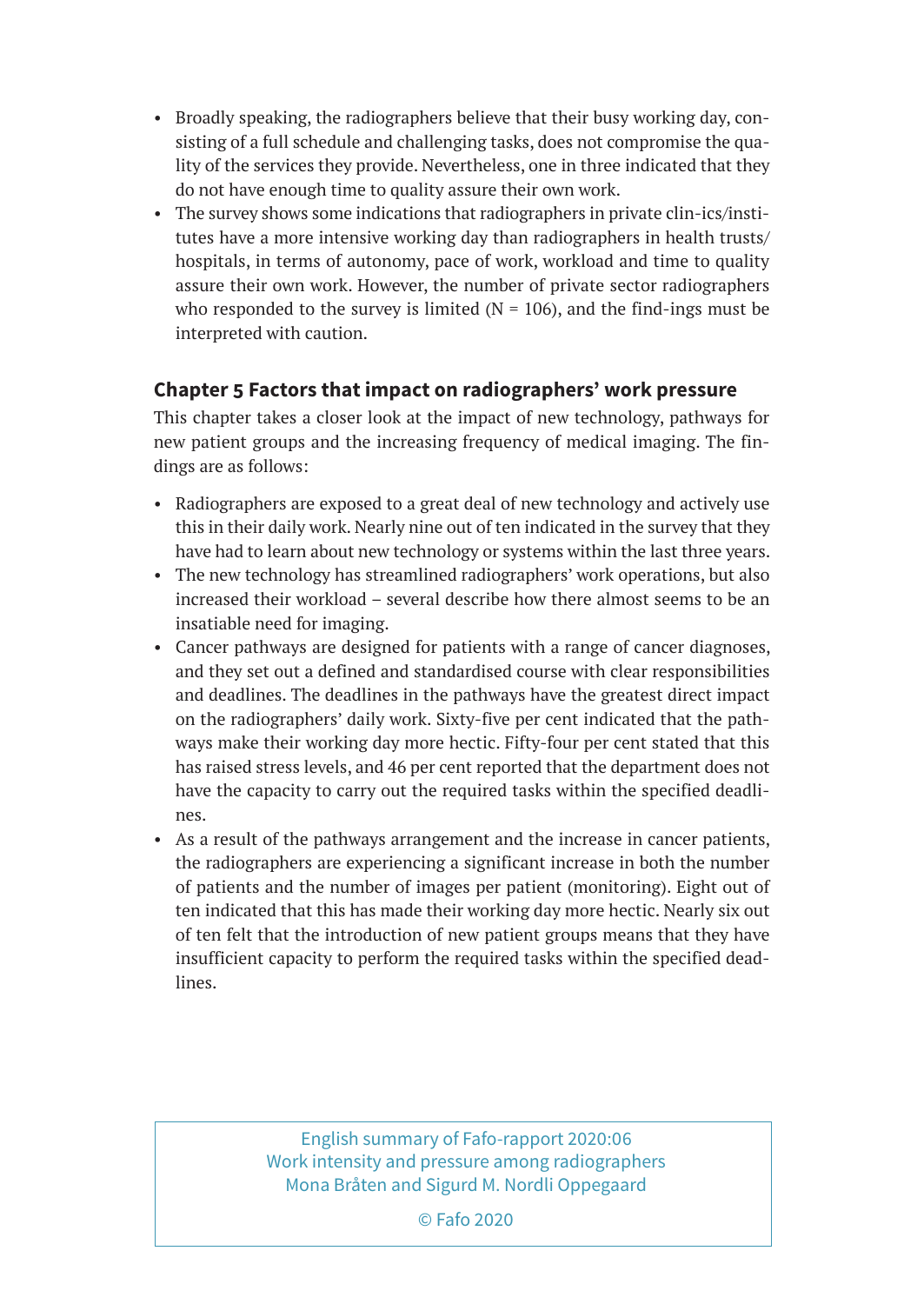# **Chapter 6 Competence: new requirements and opportunities for updating skills**

In this chapter, we review the new competence requirements for radiographers and the type of skills development measures they have made use of. The findings are as follows:

- Historically, there have been significant technological advancements in radiog-raphy, from the manual development of images to digital imaging. Artificial intel-ligence is being described as the next big shift in radiography technology.
- Technological advancements have simplified radiographers' daily work but also led to areas of specialisation, and the human aspects are being increasingly em-phasised.
- • 66 per cent indicated that they have received the necessary training in connec-tion with the introduction of new technology. 61Sixty-one per cent have partici-pated in training courses or continuing or further education within the past two years.
- • 39 per cent have not participated in a training course or continuing or further education within the past two years. The most common reason given is that man-agement has not prioritised this.

# **Chapter 7 Changes over time**

In this chapter, we collate the various findings and discuss whether perceptions of work intensity have changed in recent years in light of the trends described in earli-er chapters. This chapter shows that:

- The five areas that are considered to have changed most during the careers of the radiographers who responded to the survey are as follows:
- 1. The tasks have become more mentally challenging (79 per cent strong-ly/ somewhat agree)
- 2. The work of radiographers has become more stressful (77 per cent strong-ly/ somewhat agree)
- 3. New technology has increased the pace of work (75 per cent strongly/somewhat agree)
- 4. There is less time to quality assure own work (68 per cent strongly/somewhat agree)
- 5. The competence requirements for radiographers are more stringent than previ-ously (66 per cent strongly/somewhat agree)
- 6. New patient groups have made the working day more of a challenge (66 per cent strongly/somewhat agree)

English summary of Fafo-rapport 2020:06 Work intensity and pressure among radiographers Mona Bråten and Sigurd M. Nordli Oppegaard